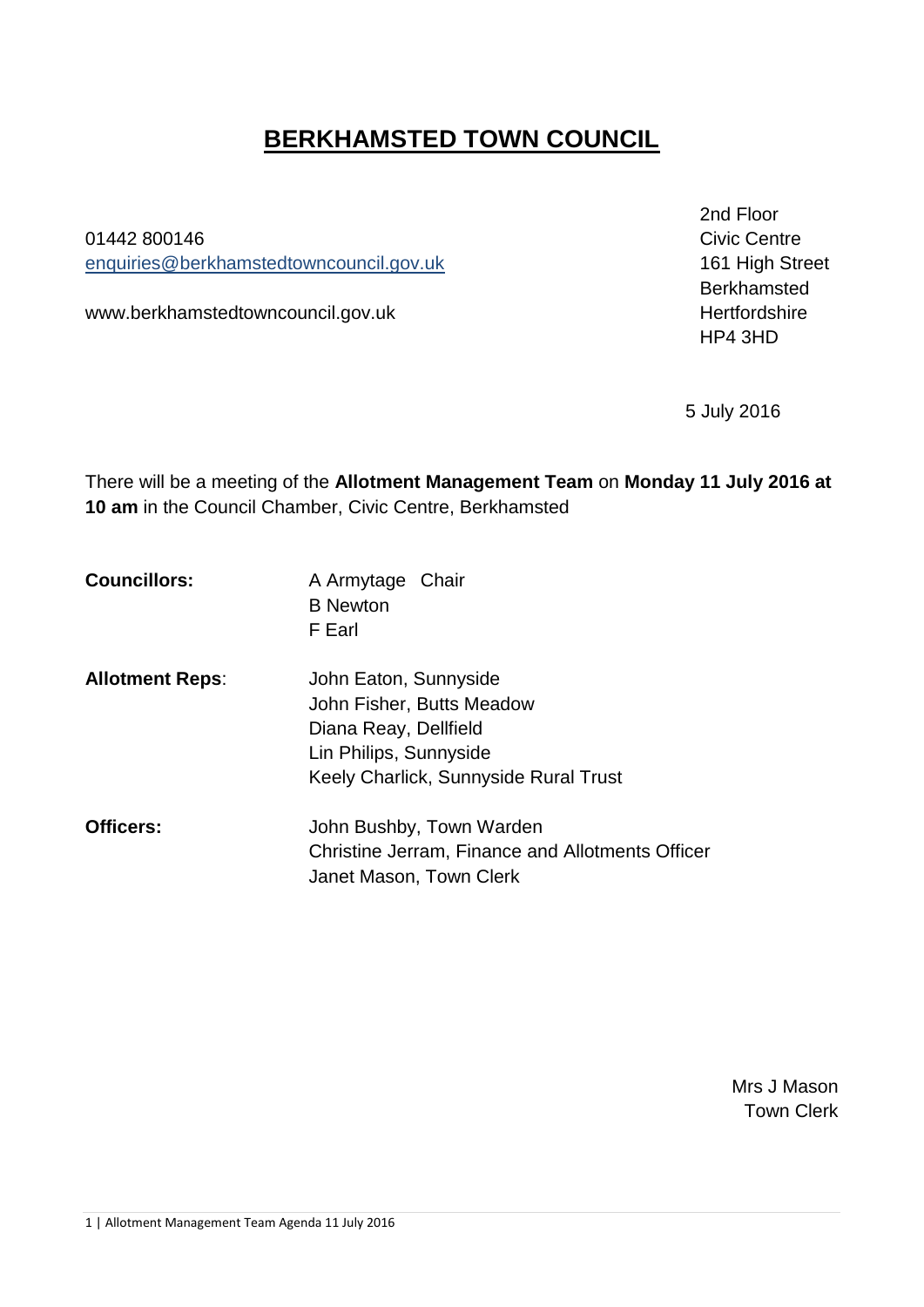# **THE PUBLIC ARE INVITED TO ATTEND ALL MEETINGS OF THE TOWN COUNCIL**

## **AGENDA**

## **OPENING MATTERS**

**AMT 12/16 Apologies for Absence** 

To receive any **apologies for absence**.

**AMT 13/16 Minutes of the previous Meeting** 

To approve the minutes of the previous meeting held on 8 February 2016 (Minutes attached)

- **AMT 14/16 Chairman's Communications**
	- (i) To receive an update on the conclusion of discussions with MCPC.
- **AMT 15/16 Public Participation**

To invite any public participation

## **FINANCE MATTERS**

**AMT 16/16 Income and Expenditure Report**

To consider the allotment income and expenditure and reserves to 30 June 2016 (Paper to follow)

## **ALLOTMENT MATTERS**

- **AMT 7/16** To consider a**llotment and plot inspection reports** on:
	- (i) Dellfield
	- (ii) Sunnyside Old
	- (iii) Sunnyside New
	- (iv) Butts Meadow